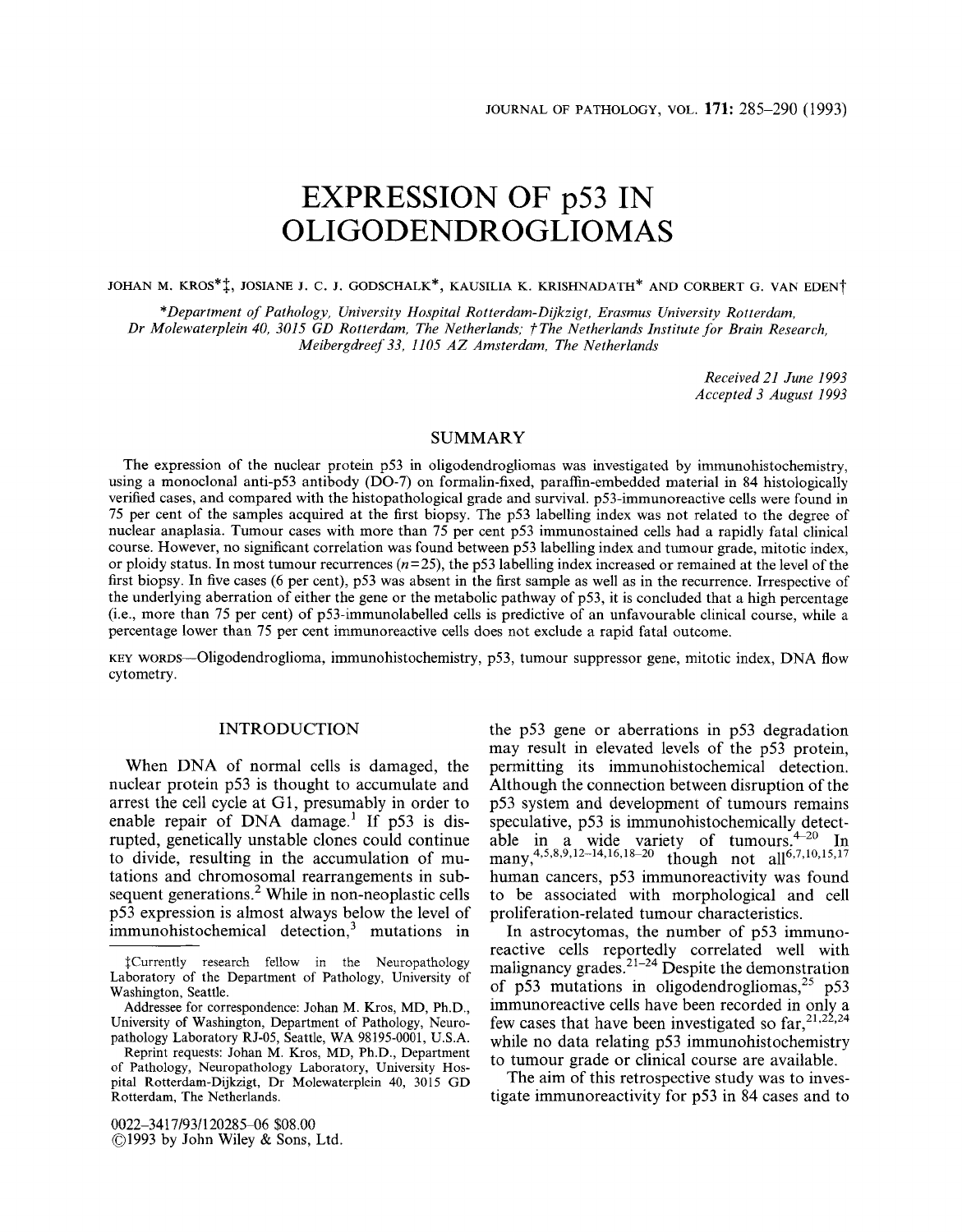link the percentages of p53-positive cells with the histopathological grades and clinical courses. In addition, the data were correlated with the results of counting mitoses and DNA flow cytometry obtained in a previous study on the same group.<sup>2</sup>

#### MATERIALS AND METHODS

#### *Clinical records*

The clinical data and formalin-fixed, paraffinembedded material of 111 patients with cerebral oligodendrogliomas were taken from the files of the University Hospital Rotterdam-Dijkzigt. In addition, tissues of ten patients with conditions leading to reactive gliosis were processed. The same samples of oligodendrogliomas have been used earlier in a retrospective study on the implications of DNA flow cytograms on the biological behaviour of oligodendrogliomas.<sup>26</sup> Adequate follow-up was obtained in 84 cases. The patients had been admitted to the hospital between 1972 and 1986. The age distribution at the first operation showed peaks around 35 and 55 years. Craniotomy was performed in order to decompress the brain or debulk the tumour. Patients who died within 2 weeks postoperatively were excluded from the study, since this short postoperative survival was considered as death related to surgical complications. Survival times were calculated from the date of the first craniotomy. All patients had died by the end of the study.

#### *Grading the oligodendrogliomas and assessing the mitotic count*

p53-immunohistochemistry was performed on slides adjacent to those used for histopathological grading, DNA flow cytometry, and counting mitoses in an earlier study.<sup>26</sup> The tumours were graded according to the scheme of Smith *et*  taking endothelial proliferation, necrosis, nucleus to cytoplasm ratio, cell density, and pleomorphism into account. The variables were scored in a simple present-absent scheme, resulting in the attribution of four grades. The scheme has been proven to correlate significantly with survival.<sup>27,28</sup> The mitotic count was assessed by first selecting the highest cell density areas followed by randomly choosing fields, and then calculating the quotient of the number of mitoses and the total number of cells in the fields (objective  $\times$  400). The scores were grouped into three categories: a category of less than one mitosis; a category of more than five mitoses; and an intermediate group.

# *Immunohistochemistry*

Immunohistochemistry was performed on  $5 \mu m$ sections. The slides were deparaffinized and endogenous peroxidase activity was blocked with 3 per cent hydrogen peroxide  $(H<sub>2</sub>O<sub>2</sub>)$  in methanol, followed by preincubation with 5 per cent normal goat serum diluted in phosphate-buffered saline and bovine serum albumin (PBS-BSA) for 15 min at 37°C. All incubations were performed in a humidified chamber. The primary antibody was mouse anti-p53 (DO-7), diluted 1:25 in PBS overnight at 4°C. DO-7 (Dako, Denmark) was raised against recombinant human wild-type p53 protein expressed in *Escherichia coli.* This antibody recognizes an epitope in the N-terminus of the human p53 protein, residing between amino acids *35* and 45, Rinsing the excess antibodies or conjugates was done by three 5 min washes in PBS. The **avidin-biotin-peroxidase** complex method was used as the detection system. Incubation with the biotinylated goat anti-mouse immunoglobulin (Dako, Denmark) diluted 1:400 was followed by incubation with avidin and biotinylated peroxidase complexes (Dako, Denmark) for 30 min at room temperature. Final visualization was achieved by incubation with 0.02 per cent diaminobenzidine (DAB) in PBS and  $0.075$  per cent  $H_2O_2$  for 7 min in darkness. As a control, the primary antibody was replaced by PBS. The slides were counterstained with haematoxylin.

# *Scoring p53-positive cells*

The percentage of p53-positive cells was established by the quotient of the number of p53 positive cells and the total number of cells per ten fields  $\times$  400 magnification using a grid. The counts were repeated. The p53 labelling index (LI) was defined as  $100 \times$  number of labelled nuclei $\div$ total number of nuclei counted. Five groups were distinguished: a group without positive cells and four groups with increasing LI (i.e., 1-25 per cent;  $26-50$  per cent;  $51-75$  per cent; more than 75 per cent).

#### *Stat is tics*

The statistical tests were performed using the Statistical Package for the Social Sciences (SPSSX package). Since the frequency distribution of the survival times of the patients was exponential, e-log transformation was performed in order to allow the use of parametric tests. Analysis of variance (ANOVA) was used for the detection of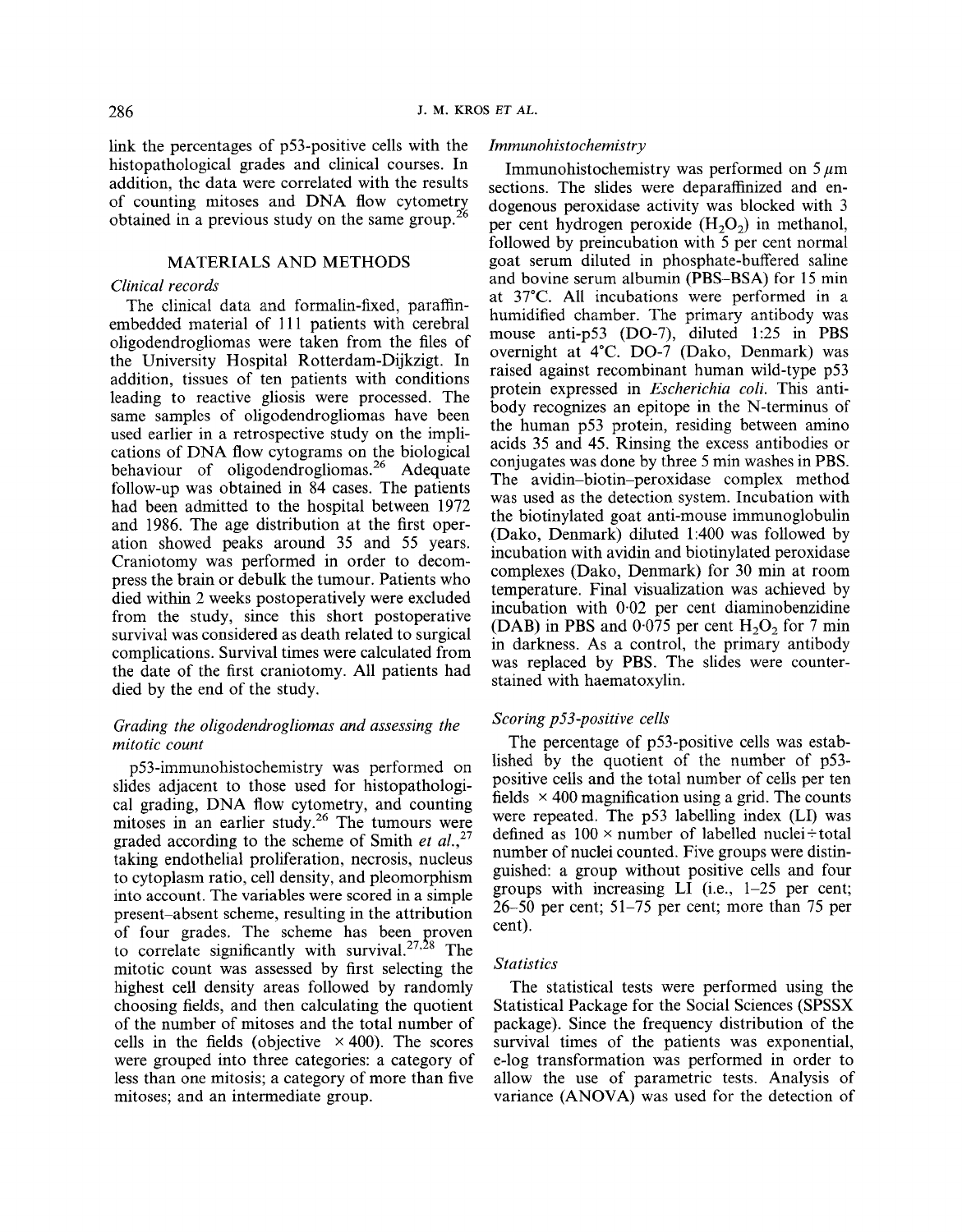

Fig. 1-(a) Oligodendroglioma grade **B,** stained for p53. Clonal patterns of p53-positive cells were not distinguished; p53-positive cells were always intermingled with p53-negative cells. (b) Oligodendroglioma grade C, stained for p53. p53 immunoreactivity was independent of the degree of nuclear anaplasia

the main effects of the grading scheme and the p53 LI. *A posteriori* testing was done using the Student-Newman-Keuls test with significance at the 0.05 level. Dependences between the results of p53 immunostaining and those of histopathological grading, **DNA** flow cytometry, and counting mitoses were tested by calculating Cramer's contingency coefficient.

# RESULTS

Control sections of normal brain (grey and white matter) and sections of reactive gliosis did not contain p53-positive cells. The positive nuclei showed a granular staining pattern. Staining was always confined to the nucleus and was not seen in the cytoplasm of the neoplastic cells (Figs la and lb). Endothelial cells were always negative for p53, even when endothelial proliferation was present.

Seventy-five per cent of the oligodendrogliomas contained p53-positive cells, while 25 per cent of the tumours did not have any positive cells (Table I). The inter-observer variability was about 5 per cent; the intra-observer variability remained below 2 per cent. The mean survival times for the five

| p53 LI      |    |           | Survival time (months) |       |            |  |
|-------------|----|-----------|------------------------|-------|------------|--|
|             |    | n         | Mean                   | SD    | <b>SEM</b> |  |
| $0\%$       | 21 | (25%)     | 34.95                  | 30.48 | 6.66       |  |
| $1 - 25%$   | 23 | (27%)     | 52.83                  | 59.81 | 12.46      |  |
| $26 - 50\%$ | 23 | (27%)     | 29.61                  | 30.69 | 6.39       |  |
| $51 - 75%$  | 10 | (12%)     | 35.60                  | 28.81 | 9.12       |  |
| >75%        | 7  | (8%)      | 9.29                   | 2.93  | $1 - 11$   |  |
|             |    | 84 (100%) |                        |       |            |  |

Table I—Survival times for p53 labelling index (LI)

 $n=$ number of patients; mean=mean survival time; SD=standard deviation; SEM=standard error of the mean.

groups based on p53 **LI** are listed in Table I, and the corresponding survival curves are plotted in Fig. 2. The curve of the highest p53 LI (i.e.,  $>75$ ) per cent) falls the fastest, and a significant difference between this curve and the curves of tumours with a p53 LI of less than 75 per cent was found  $(P<0.05)$ (Fig. 2). The mean survival times for the four groups distinguished by the grading system are listed in Table **11. An** increase in tumour grade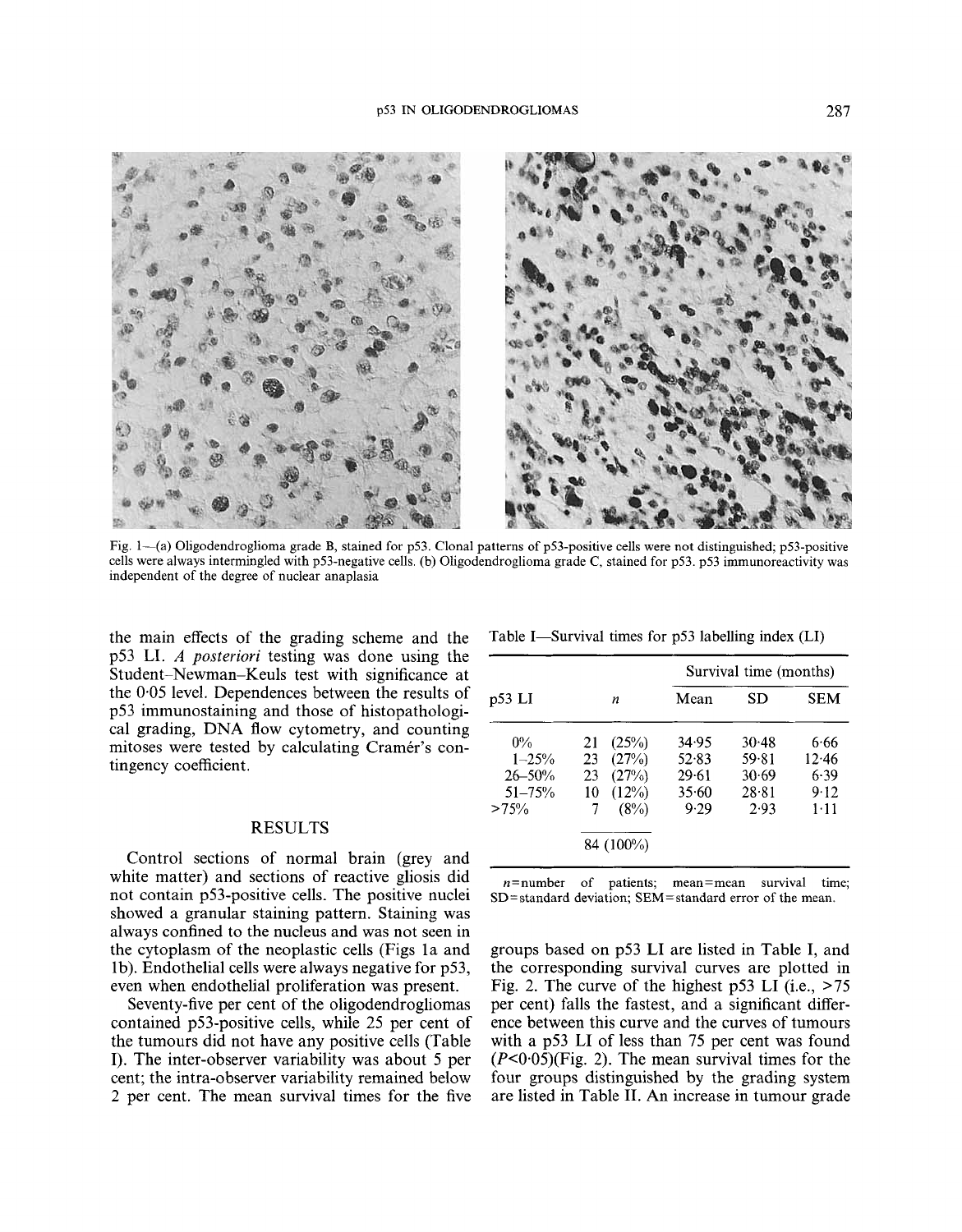

LI between *75* and 100 per cent is clearly separated from the curves for all distinct LI groups lower than 75 per cent. Only one high-grade tumour (grade D) was found among the seven samples in the *>75* per cent curve (Table **111)** 

Table II—Survival times for histopathological grades

Table 111-Cross-table histopathological grades versus p53 LI

| Histopathological |    |           | Survival time (months) |           |            |
|-------------------|----|-----------|------------------------|-----------|------------|
| grades            |    | n         | Mean                   | SD        | <b>SEM</b> |
| А                 | 22 | (26%)     | 56.36                  | 59.98     | 12.79      |
| B                 | 41 | (49%)     | 32.77                  | $31 - 50$ | 4.92       |
| $\mathbf C$       | 6  | (7%)      | 31.33                  | $30 - 71$ | 12.53      |
| D                 |    | 15(18%)   | $17-20$                | 19.72     | 5.10       |
|                   |    | 84 (100%) |                        |           |            |

| p53 LI      | Histopathological grade |       |       |       |       |
|-------------|-------------------------|-------|-------|-------|-------|
|             | А                       | в     | C     | D     | Total |
| 0           | 11%                     | 14%   | 0     | $4\%$ | 29%   |
| $1 - 25%$   | 6%                      | 9%    | $3\%$ | 9%    | 27%   |
| $26 - 50\%$ | $5\%$                   | 14%   | $1\%$ | $5\%$ | 25%   |
| $51 - 75%$  | 2%                      | $5\%$ | 2%    | $2\%$ | 11%   |
| >75%        | 0                       | $5\%$ | $1\%$ | $1\%$ | 7%    |
| Total       | 24%                     | 47%   | $7\%$ | 21%   | 100%  |

See footnote to Table I.

parallels a decrease in mean survival. The survival rates for the two intermediate grades (i.e., grades B and C) are virtually indistinguishable. ANOVA showed a main effect of the grading system on the survival rates (P=0.035). *A posteriori* testing (Student-Newman-Keuls) revealed a significant difference between grades A and D at the 0.05 level.

Table III represents the crosstable between p53 LI and histopathological grade. No correlation between the results of p53 immunostaining and histopathological grading was found (Cramér's contingency coefficient =  $0.444$ ;  $P = 0.194$ ).

Cramér's contingency coefficient=0.444;  $P=0.194$ .

Thirty-one per cent of the oligodendrogliomas were DNA diploid, 39 per cent had a DNAtetraploid pattern, while 31 per cent were aneuploid.26 Although the mitotic count correlated with the survival time  $(P < 0.0038)$ , the ploidy status did not.26 No dependence between the ploidy status of the oligodendrogliomas and the  $p53$  LI (Cramér's contingency coefficient= $0.323$ ;  $P=0.527$ ) was found.

In 26 per cent of the tumours, no mitoses within 3 HPF (high-power fields) were seen. In 57 per cent the mitotic count was between 1 and *5,* while in 17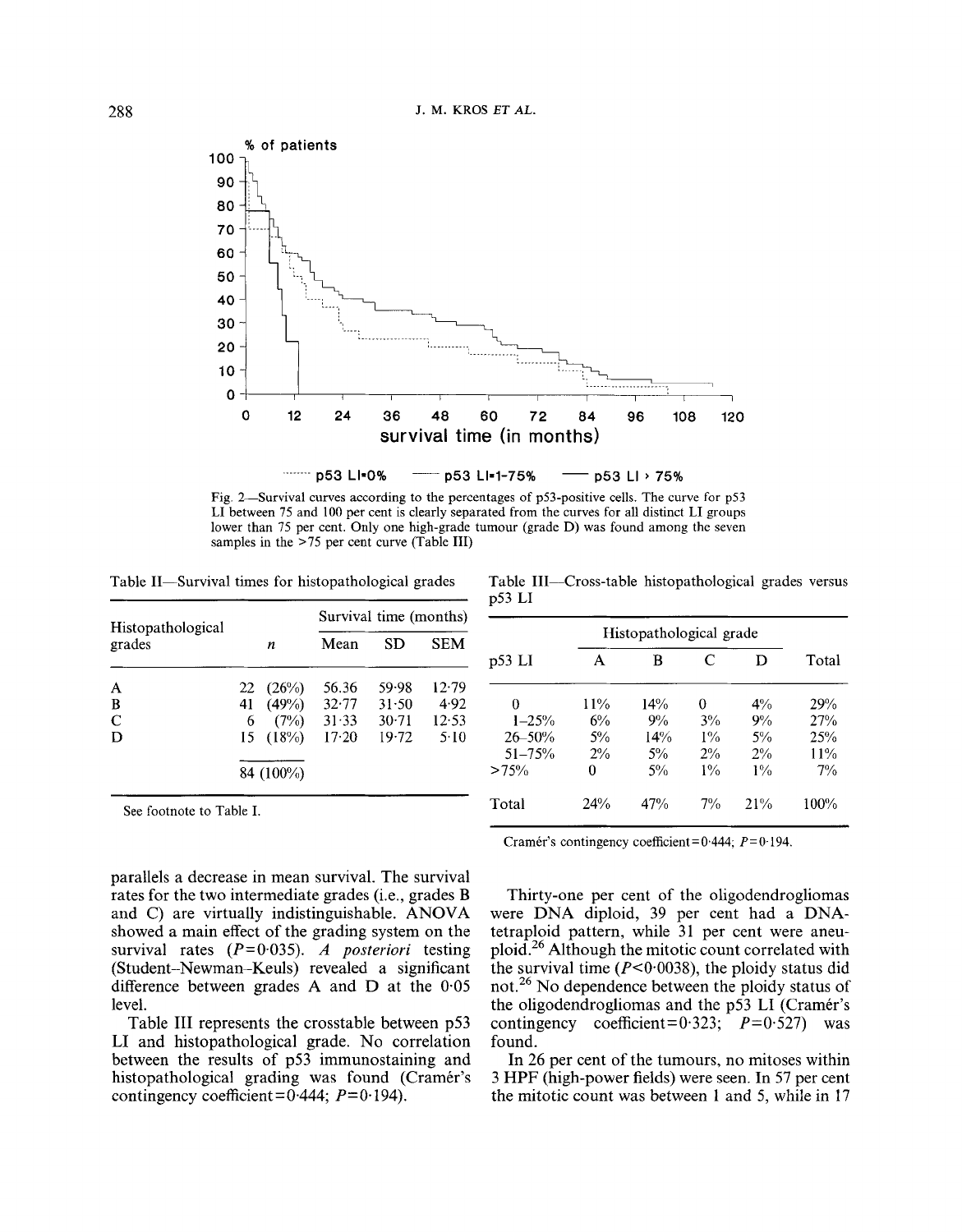| p53 expression | p53 expression in primary tumour |   |  |                             |  |  |  |
|----------------|----------------------------------|---|--|-----------------------------|--|--|--|
| in recurrence  | 0                                |   |  | $1-25\%$ 26-50% 51-75% >75% |  |  |  |
|                |                                  |   |  |                             |  |  |  |
| $1 - 25%$      |                                  |   |  |                             |  |  |  |
| $26 - 50%$     |                                  |   |  |                             |  |  |  |
| $51 - 75%$     |                                  | 2 |  |                             |  |  |  |
| >75%           |                                  |   |  |                             |  |  |  |

Table IV-Cross-table p53 LI in successive biopsies  $(n=25)$ 

In ten cases the p53 **LI** was equal in both biopsies, wheras in another ten cases the level of demonstrable p53 had increased. In five cases the p53 LI in the recurrence was lower than that in the initial biopsy, most likely caused by sampling errors. Only in two cases was expression of p53 found in the recurrence, while the primary tumour was immunonegative. In five cases, p53 was demonstrable neither in the primary tumour, nor in the recurrence.

per cent more than five mitoses were counted.<sup>26</sup> No dependence between the mitotic index and the p53 LI was found (Cramér's contingency  $coefficient = 0.282$ ;  $P = 0.510$ ).

Table IV compares the p53 LI of the first biopsy with that of the second biopsy in the 25 patients who underwent craniotomy for recurrent tumour. In ten cases, no change in the p53 LI was observed in the two successive biopsies. In ten cases, an increase in p53 expression in the recurrent specimen was seen. In five cases, the p53 LI was lower in the second specimen. In two cases, the absence of p53 in the primary biopsy was followed by demonstrable p53 in the recurrence. In five cases, p53 was found in neither the first nor the second sample (Table IV).

### DISCUSSION

The present finding of p53-immunolabelled cells in the majority of oligodendrogliomas is compatible with the finding of mutations in the p53 gene in these tumours.<sup>25</sup> The low percentages of  $p53$ immunoreactive cells encountered in oligodendrogliomas reported previously might be explained by the small numbers of tumours investigated.<sup>21,22,24,29</sup> There are, however, some pitfalls in the interpretation of the results of p53 immunohistochemistry. $30$  Negative immunostaining in the presence of a mutation might be the result of gross deletion abolishing all p53 production or, alternatively, may imply that the protein product of the

mutated gene has remained unstable, and thus undetectable by immunohistochemistry. Positive p53 immunohistochemistry without a mutation present may be due to an interruption of the normal degradative pathway of p53. In a recent paper on 34 astrocytomas, comparing the results of p53 immunohistochemistry with those of single-strand conformational polymorphism (SSCP), cases of either false-negative or false-positive immunohistochemistry were shown.<sup>31</sup> Despite possible discrepancies between the findings at the DNA level, on the one hand, and at the protein level, on the other, p53 immunohistochemistry has value for monitoring the functional status of the protein *per* se.

An important finding of this study is that high expression of p53 heralds a rapidly fatal clinical course. However, low expression of p53 does not correspondingly predict a favourable outcome. Although an increased percentage of p53-positive cells was found in the majority of the recurrences (Tables IV), no correlation between p53 expression and tumour grade was revealed. In four studies mainly concerning astrocytomas, the p53 LI reportedly matched histopathological grades.<sup>21-24</sup> In most,  $32-35$  but not all,  $36$  studies on glial tumours, mutations in the p53 gene were associated with tumour grade or tumour progress. There is a lack of correlation between p53 LI and tumour grade in oligodendrogliomas, possibly because of defective p53 genes present in low-grade tumours, while in high-grade oligodendrogliomas both alleles for the gene might have been lost, resulting in negative immunostaining. Alternatively, subsets of oligodendrogliomas with genetic defects without involvement of p53 might exist: in five cases, p53 was not found in the primary tumour nor in the recurrence. Still, high expression of p53 is predictive of short survival, irrespective of tumour grade.

Although in various epithelial neoplasms the p53 LI has been linked with aneuploidy,  $5,8,19,20$  no similar relation was shown in the present study. In neoplasms of the lung, the expression of p53 varied through the cell cycle and increased with the percentage of cells in the S-phase fraction calculated from DNA flow cytograms.<sup>11</sup> Controversial results concerning p53 expression and proliferation markers in glial tumours exist in the literature, while data specifically addressing oligodendrogliomas are missing. Jaros *et al.* found a relation between the expression of p53 and the Ki-67 labelling index in adjacent slides of 43 astrocytomas,<sup>21</sup> roughly indicating a link between proliferation fraction and p53 expression. However,